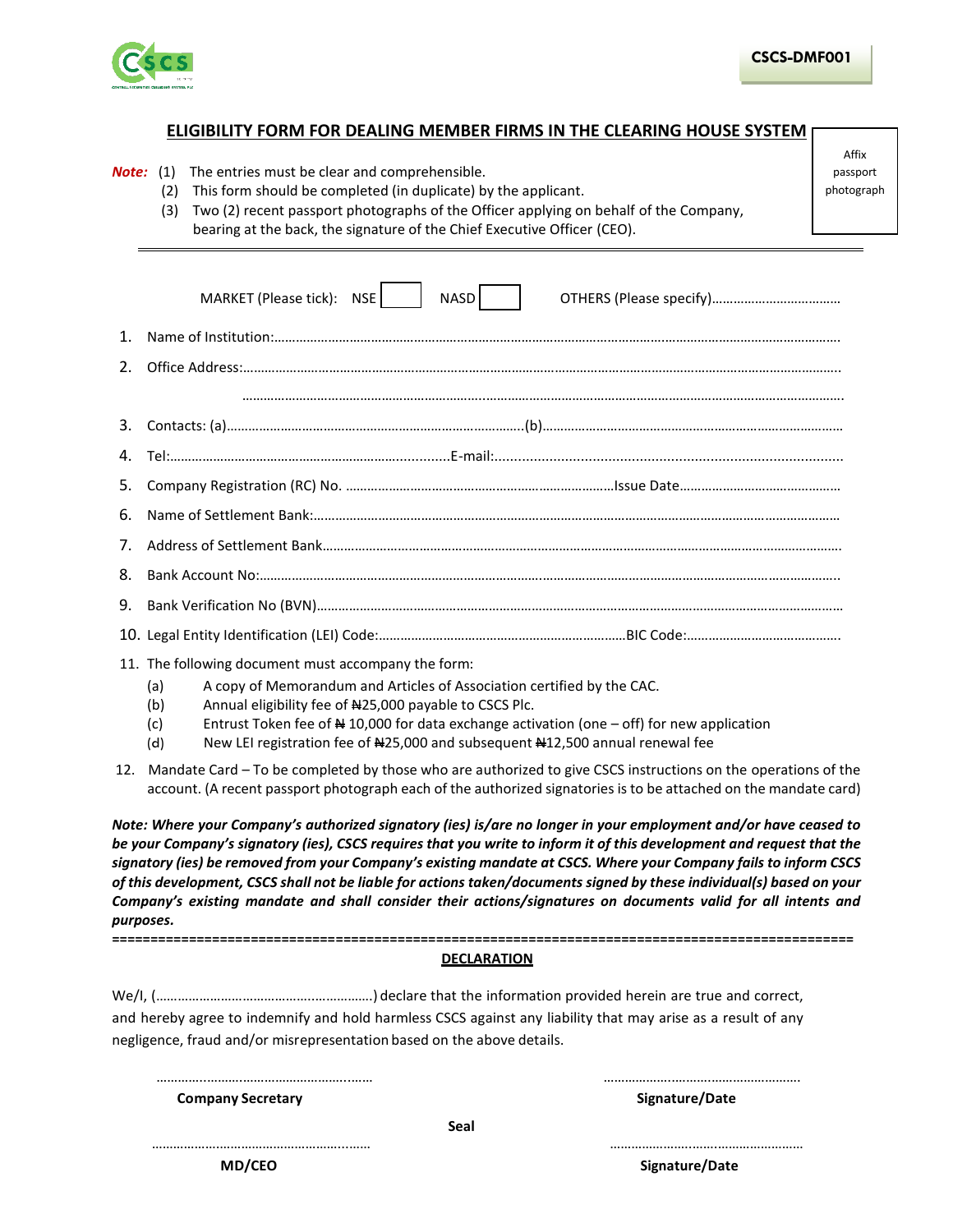## **SIGNATURE MANDATE CARD**

| CENTRAL SECURITIES CLEARING SYSTEM PLC<br><b>SIGNATURE CARD</b> |                           |                  |  |  |  |
|-----------------------------------------------------------------|---------------------------|------------------|--|--|--|
| <b>NAME OF THE INSTITUTION:</b>                                 | <b>CSCS AUTHORISATION</b> |                  |  |  |  |
| <b>BUSINESS ADDRESS:</b>                                        |                           |                  |  |  |  |
| <b>TELEPHONE NO:</b>                                            | E-MAIL:                   |                  |  |  |  |
| <b>GROUP A</b>                                                  | <b>NAME</b>               | <b>SIGNATURE</b> |  |  |  |
| 1                                                               |                           |                  |  |  |  |
| $\overline{\mathbf{2}}$                                         |                           |                  |  |  |  |
| 3                                                               |                           |                  |  |  |  |
| $\overline{\mathbf{4}}$                                         |                           | $\mu$ .          |  |  |  |
| <b>GROUP B</b><br>$\langle 1 \rangle$                           | <b>NAME</b>               | <b>SIGNATURE</b> |  |  |  |
| 1                                                               |                           |                  |  |  |  |
| $\overline{\mathbf{2}}$                                         |                           |                  |  |  |  |
| $\mathbf{3}$                                                    |                           |                  |  |  |  |
| 4                                                               |                           |                  |  |  |  |
| <b>SIGNING</b><br><b>INSTRUCTION</b>                            |                           |                  |  |  |  |